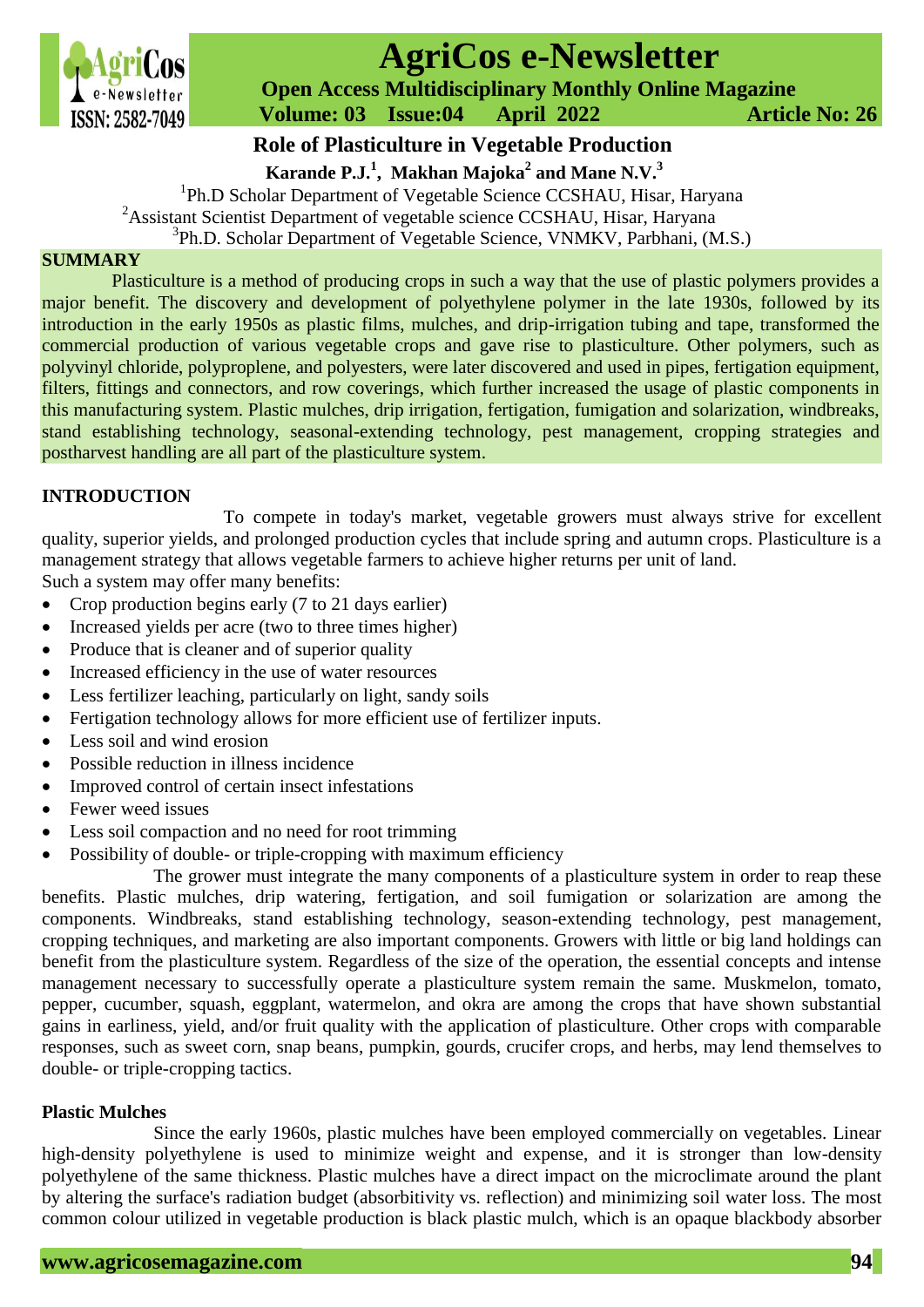and radiator. Most ultraviolet (UV), visible, and infrared wavelengths of incoming solar light are absorbed by black mulch, and absorbed energy is re-radiated as thermal radiation or long-wavelength infrared radiation. Through radiation and forced convection, much of the solar energy captured by black plastic mulch is lost to the atmosphere. By optimizing conditions for transporting heat from the mulch to the soil, the efficiency with which black mulch raises soil temperature can be increased. To manage weeds, use clear plastic mulch in conjunction with a herbicide, soil fumigant, or solarization.

Not only does light reflectivity influence crop development, but it also influences insect reactions to plants cultivated on mulch. Yellow, red, and blue mulches, for example, all enhanced green peach aphid populations. The yellow tint proved highly appealing to pests, attracting a rise in the number of striped and spotted cucumber bugs. Yellow has long been used to monitor insects in greenhouses. Mulches with a printed silver surface, as well as bright silver coextruded mulches, have been proven to repel specific aphid species and prevent or postpone the occurrence of aphid-borne viruses in summer squash. Gray mulches, like white mulch, may transmit enough sun radiation to need the use of a herbicide or fumigant to prevent weed growth. There is still a lot of research to be done on the influence that different colours have on the microclimate, crop growth, and yields.

### **Drip Irrigation**

Drip irrigation is a critical component of a plasticulture production system. For the best results, use it with plastic mulch. Drip irrigation can save up to 80% of the water consumed by other techniques of irrigation. You can even double or treble crop by fertilising consecutive crops with a fertiliser proportioner through drip irrigation tape or tubing. This enables for more output with the same investment in plastic mulch and drip watering technology. The following are the key components of a drip irrigation system:

- Drip tubes and tapes
- Media, screen, or disc filters
- Pressure regulators (swing or valve)
- Valves—manual, hydraulic, or electric
- Controllers, which can range from simple time clocks to complicated computer-controlled equipment running many zones.

Chemicals and nutrients are introduced into the irrigation system using injectors. Due to the fact that vegetables are planted in rows, a drip tube or tape is utilized to moisten a continuous strip down the row. Drip tape is typically 8 mm thick, and it is used for one year before being destroyed. Drip tube is heavier, 20 mm thick, and has been used for many years. The exit holes are spread between 20 and 60 cm, with 30 cm being the most frequent spacing for vegetable crops.Bacteria, algae and other aquatic life can be found in surface water such as streams, ponds, pits and rivers. As a result, the usage of agricultural sand media filters with surface water is required. In general, these filters are more expensive than screen or disc filters. Help from an irrigation dealer or extension agent who is acquainted with drip irrigation system design and installation is strongly suggested and can be very beneficial in avoiding problems later. Crop water management is another key consideration. This is determined by the kind of soil and the stage of crop growth.

# **Fertigation**

It makes economic and environmental sense to fertilize the crop with irrigation water after installing a drip irrigation system. If done correctly, this results in more efficient fertilizer use and, most likely, less fertilizer contamination of groundwater. The crop absorbs more nutrients, and fewer leak below the plant root zone. Fertigation, in its broadest meaning, refers to the practice of feeding a crop by infusing soluble fertilizers into the irrigation system's water. Depending on the type of pump used — tiny electric pumps or those powered by irrigation water, venturies, pressure differential tanks, bladder tanks, and gravity — there are numerous techniques for delivering chemicals into a drip system. Each drip system may employ a unique mechanism or a combination of methods. If fertigation is to be successful, irrigation timing must be precisely linked with the crop's nutritional needs. To be a good fertigator, a grower must first be an excellent irrigator.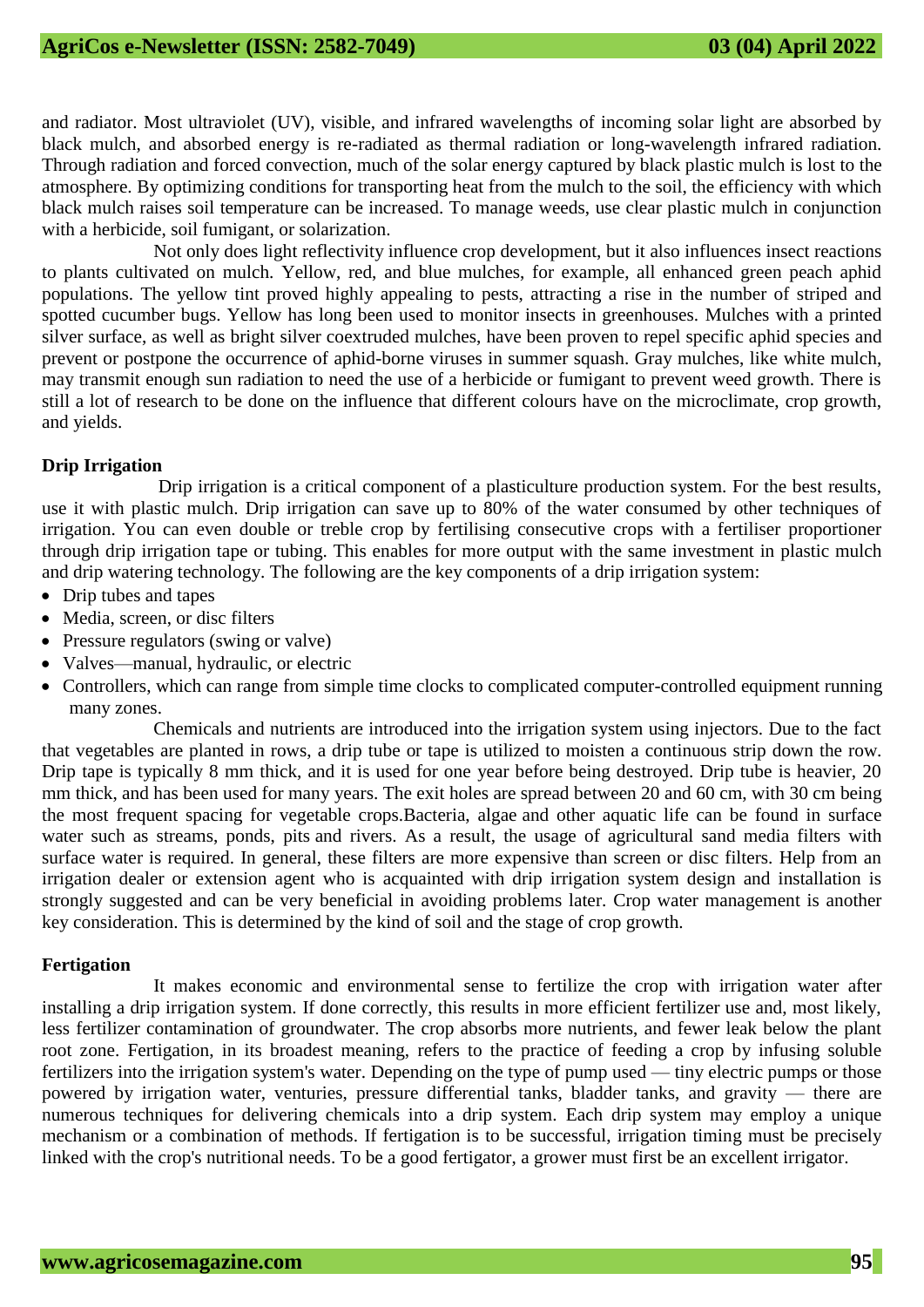#### **Strip Fumigation and Soil Solarization**

Plastic mulch is used in conjunction with chemical fumigants or as a cover during soil solarization. The amount of material actually applied per hectare in row or strip application of a fumigant will be proportional to the broadcast rate and will depend on the row width. The soil temperature should be at least 10°C, and the soil should be properly worked, clear of undecomposed plant debris, and moist enough for seed germination. If the weather and soil are both warm, the fumigant should be able to pass through the plastic mulch in 12-14 days. Fumigation is usually used to manage nematodes, but a multipurpose fumigant can also effectively control soil-borne illnesses. Solarization is a hydrothermal method of soil cleansing that happens in damp soil that is covered by a mulch film (typically clear) and exposed to sunshine during the hot summer months.

#### **Wind Breaks**

Windbreaks, whether permanent (trees) or annual (grain crops), are an important aspect of the plasticulture production system, but are sometimes disregarded. Windbreaks of winter wheat, rye, or barley are frequently planted to shield young vegetable seedlings from prevailing winds. Wind profiles can be influenced by a combination of permanent and seasonal windbreaks, as well as temperatures and other microclimate factors. Windbreaks can also provide a home for both beneficial and nuisance insects. Grain strips should be planted in the fall for optimal effectiveness. Each grain crop strip should be 3 to 3.5 m broad (the width of a sowing drill). There should be enough space between the strips for five or six mulched vegetable beds, each around 2 m wide.

#### **Stand Establishment Technology**

In a vegetable plasticulture production system, crop establishment is accomplished through either transplanting or direct seeding. Vegetable transplants grown in suitable containers are an essential component of this production system. Large seedlings in large individual containers (cells) of 9-10 cm across are recommended for early harvests of pepper and tomato. A cell size of roughly 5 cm in diameter is a reasonable general recommendation for various vegetable crops. Transplants can be set manually or mechanically. Tomatoes, peppers, eggplant, watermelon, muskmelon, honeydew, summer squash, cucumber, onion, and okra have all been successfully transplanted. Other crops, such as sweet corn, herbs, leaf lettuce, and cole vegetables, can be transplanted in speciality or niche marketing scenarios. Mechanical seeders, which plant directly through the plastic mulch, are available in single and multirow variants. This equipment is suitable for direct seeded sweet corn and cucumber crops, as well as other crops.

#### **Technology for Extending the Harvest Technology**

By producing a mini-greenhouse effect, row covers, high tunnels, and low tunnels can allow for earlier vegetable production. The first row covers were solid polyethylene sheeting that needed to be supported and vented during the day. A variety of materials have been developed to avoid the requirement for manual venting, including slitted polyethylene covers that require wire hoops, floating nonwoven sheets, a white pointbonded polypropylene material, a spunbonded polyester fabric, and a polyethylene sheet with microscopic pores. Row covers also help to keep insect pests at bay. Another alternative for growing vegetables in a plasticulture system is high tunnels. They can be used to lengthen the growing seasons in the spring and fall. A single sheet of polyethylene film covers the high tunnels.

#### **Pest Management**

A good integrated programme for pest, disease, and weed control is required for the plasticulture system. To achieve good insect and disease control, it is critical to employ a sprayer that creates enough pressure to allow pesticide sprays to penetrate and cover the entire crop. Reflective plastic mulches, such as silver mulch, have been demonstrated to impede aphid mobility. Aphids are common virus disease vectors on a variety of vegetable crops.